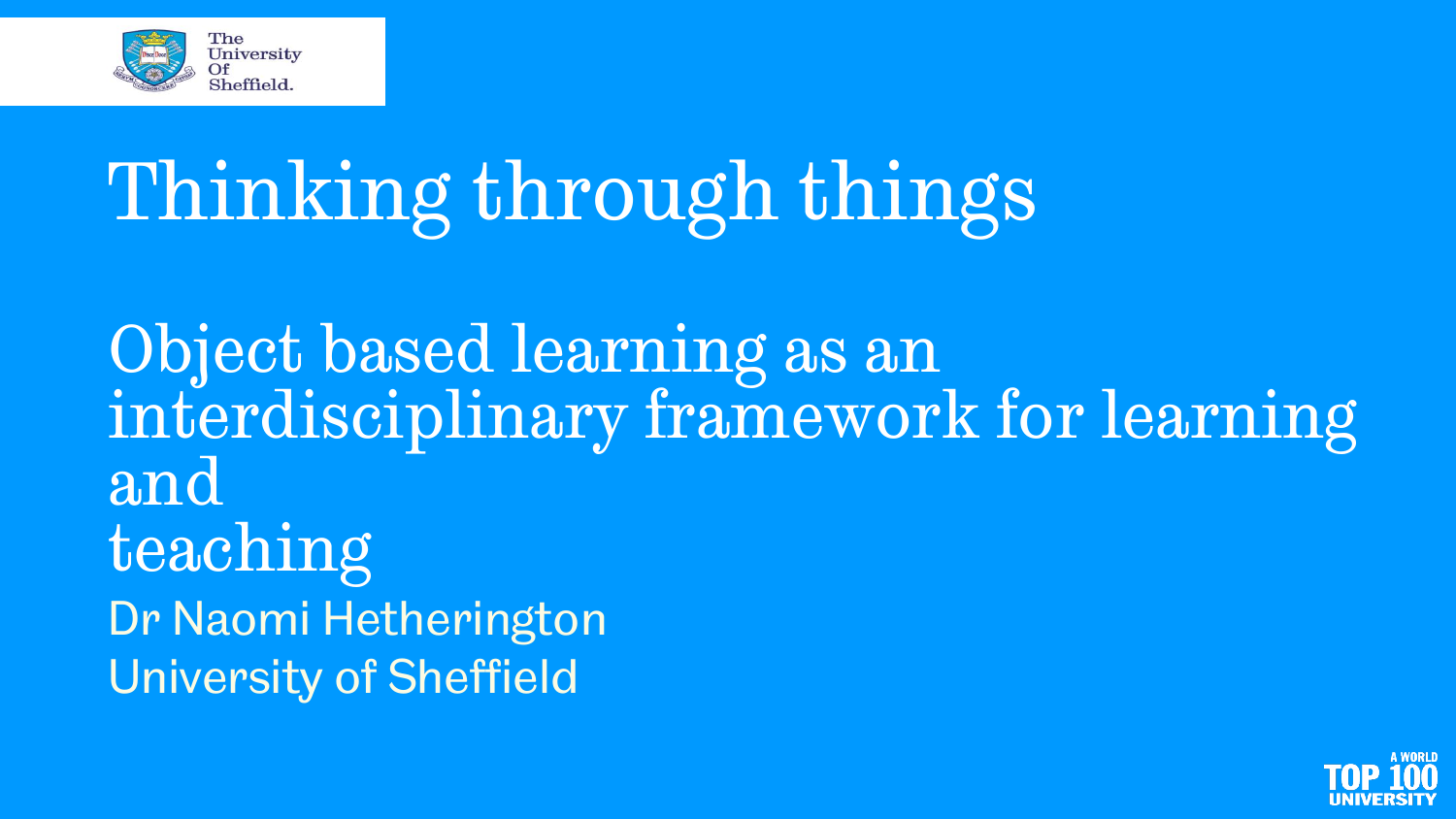

#### Outline

- The material turn in the humanities and social sciences
- Object based learning and teaching
- Case Study 1: Humans and Objects
- Case Study 2: Childhood Objects
- Concluding Reflections

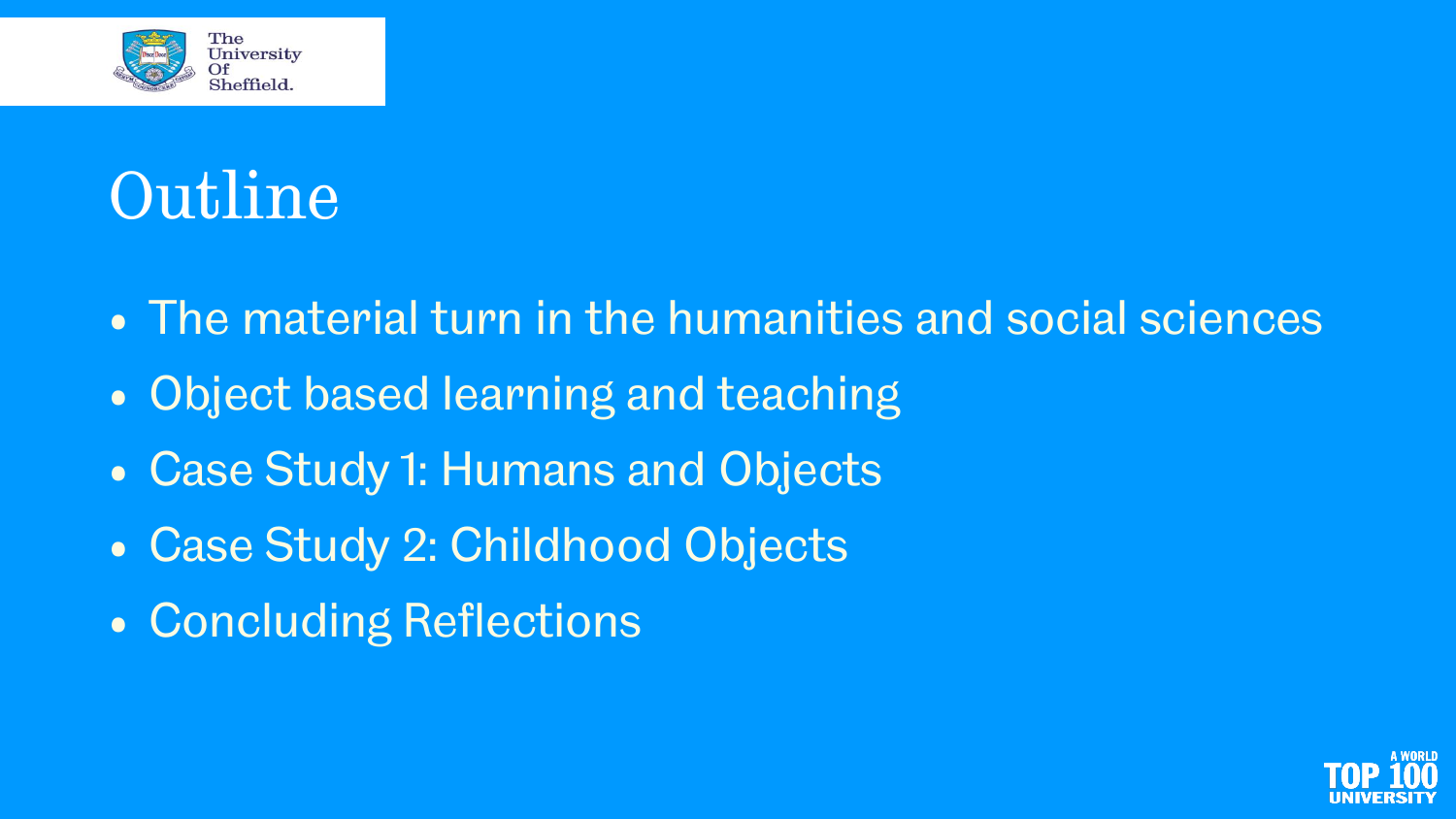

#### The material turn in the humanities and social sciences

Things are back. After the turn to discourse and signs in the late twentieth century, there is a new fascination with the material stuff of life.

F. Trentmann, 'Materiality in the Future of History: Things, Practices and Politics', *Journal of British Studies* 48 (2009), pp. 283-284.

For archaeology objects have, of course, always been central to its endeavours, but […] interest has concentrated on function, dating and, to a lesser extent, style. […] Over the last two decades this situation has changed and material culture has come to take the burden of much broader forms of social analysis. People have realized that objects do not just provide a stage setting to human action; they are integral to it.

C. Gosden & Y. Marshall, 'The Cultural Biography of Objects', *World Archaeology* 31 (1999), p. 169.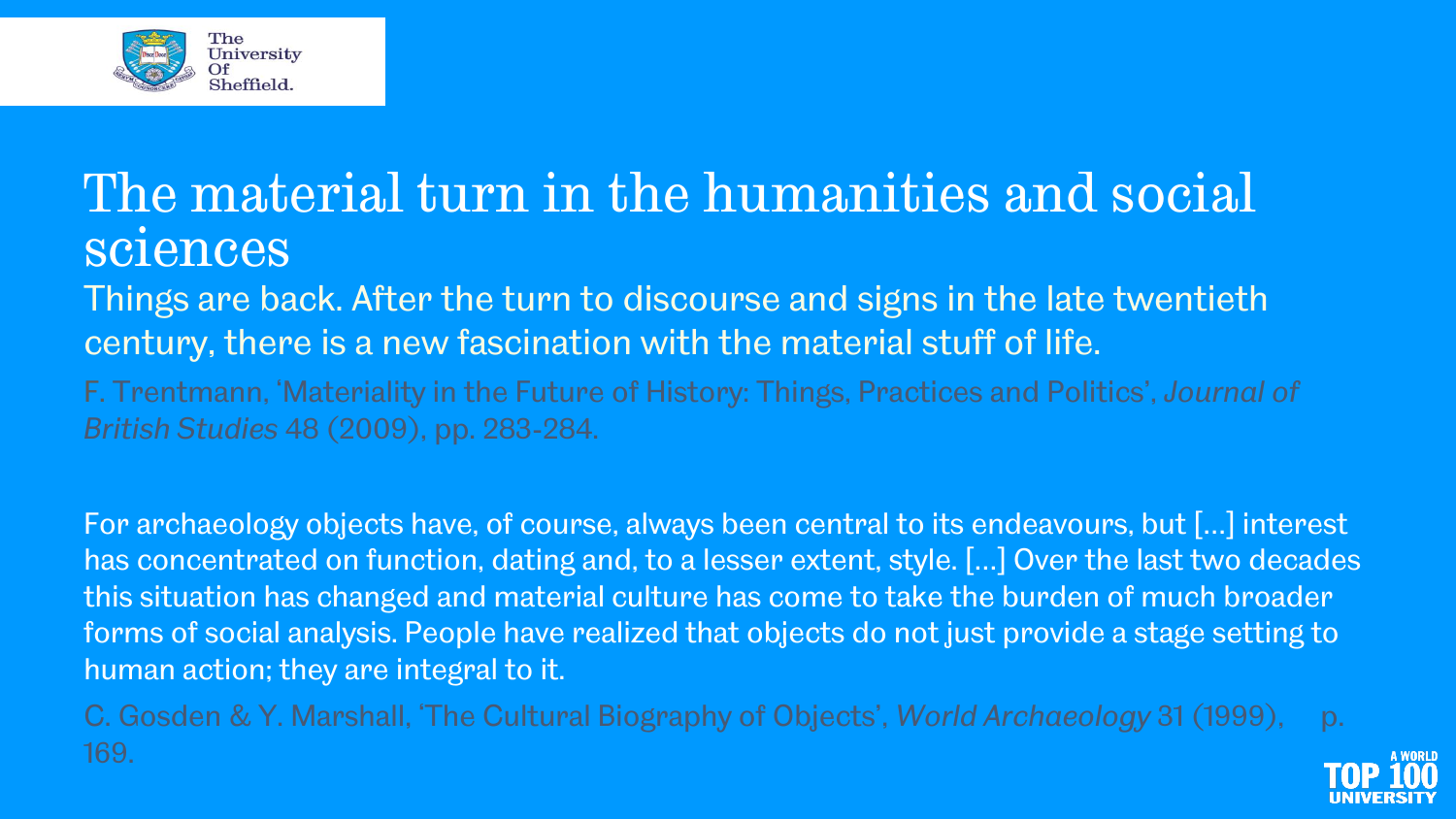

#### Evocative Objects

We find it familiar to consider objects as useful or aesthetic, as necessities or vain indulgences. We are on less familiar ground when we consider objects as companions to our emotional lives or a provocations to thought. The notion of evocative objects brings together these two less familiar ideas, underscoring the inseparability of thought and feeling in our relationship to things. We think the objects we love; we love the objects we think with.

S. Turkle, 'Introduction: the Things That Matter', in *Evocative Objects: Things We Think With* ed. S. Turkle (Boston: MIT Press, 2007), p. 5.

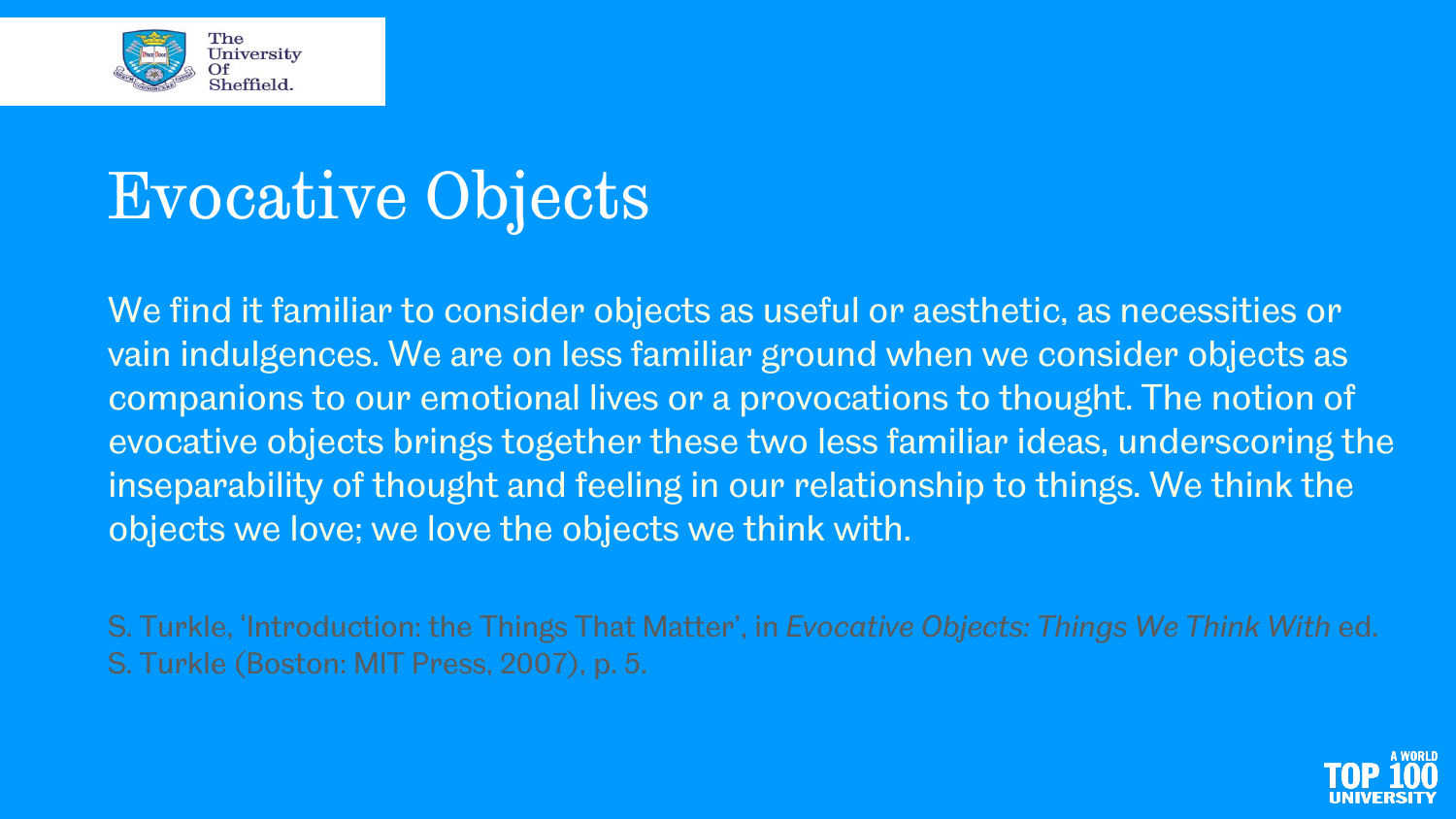

#### Object based learning and teaching

[O]bjects, although concrete, actually represent a vast continuum of abstract ideas and inter-related realities.

S.G. Paris, 'Introduction', in *Perspectives on Object-Centred Learning in Museums*  ed. S. G. Paris (Mahwah, NJ: Lawrence Erlbaum Associates, 2002), p. x.

#### [O]bject-handling has a long-lasting effect and relationship with memory, more so than text based handling often has.

D. Romanek & B. Lynch, 'Touch and the Value of Object Handling: Final Conclusions for a New Sensory Museology', in *In Touch in Museums: Policy and Practice in Object Handling* ed. H.J. Chatterjee (Oxford & New York, Berg, 2008), p. 284.

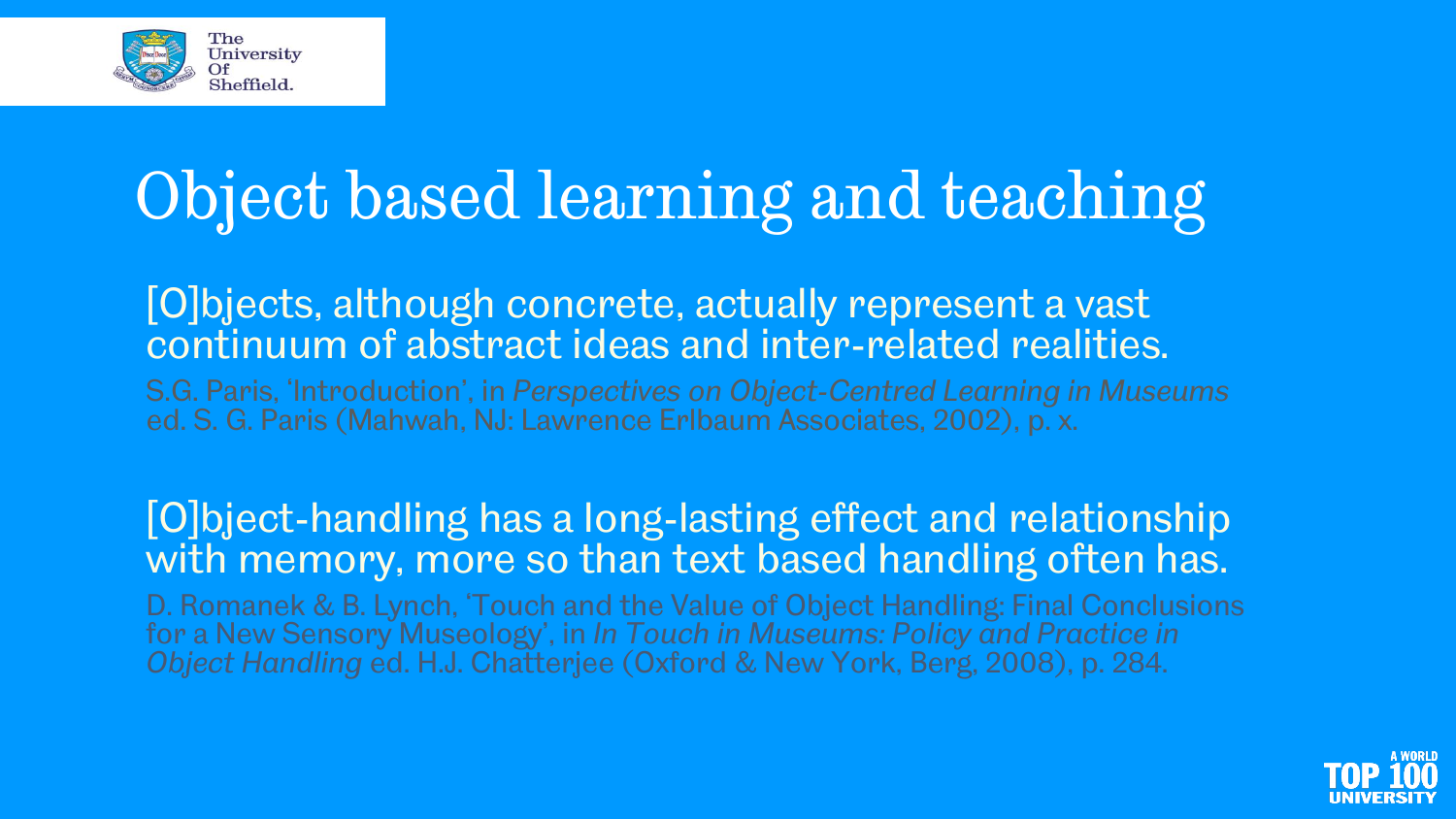

**Educational** achievement and rite of passage

Keepsake associated with past period of my life (now sits on bookshelf)

> Signs of wear and disrepair

Delicacy of textile objects – they are many of our most meaningful things but difficult to preserve

Symbolism of owl goes examines a present back to classical Greece (Athena goddess of wisdom)



Knitted by hand

Graduation

Token of friendship

Made by friend at college Revival of knitting as pastime for young women

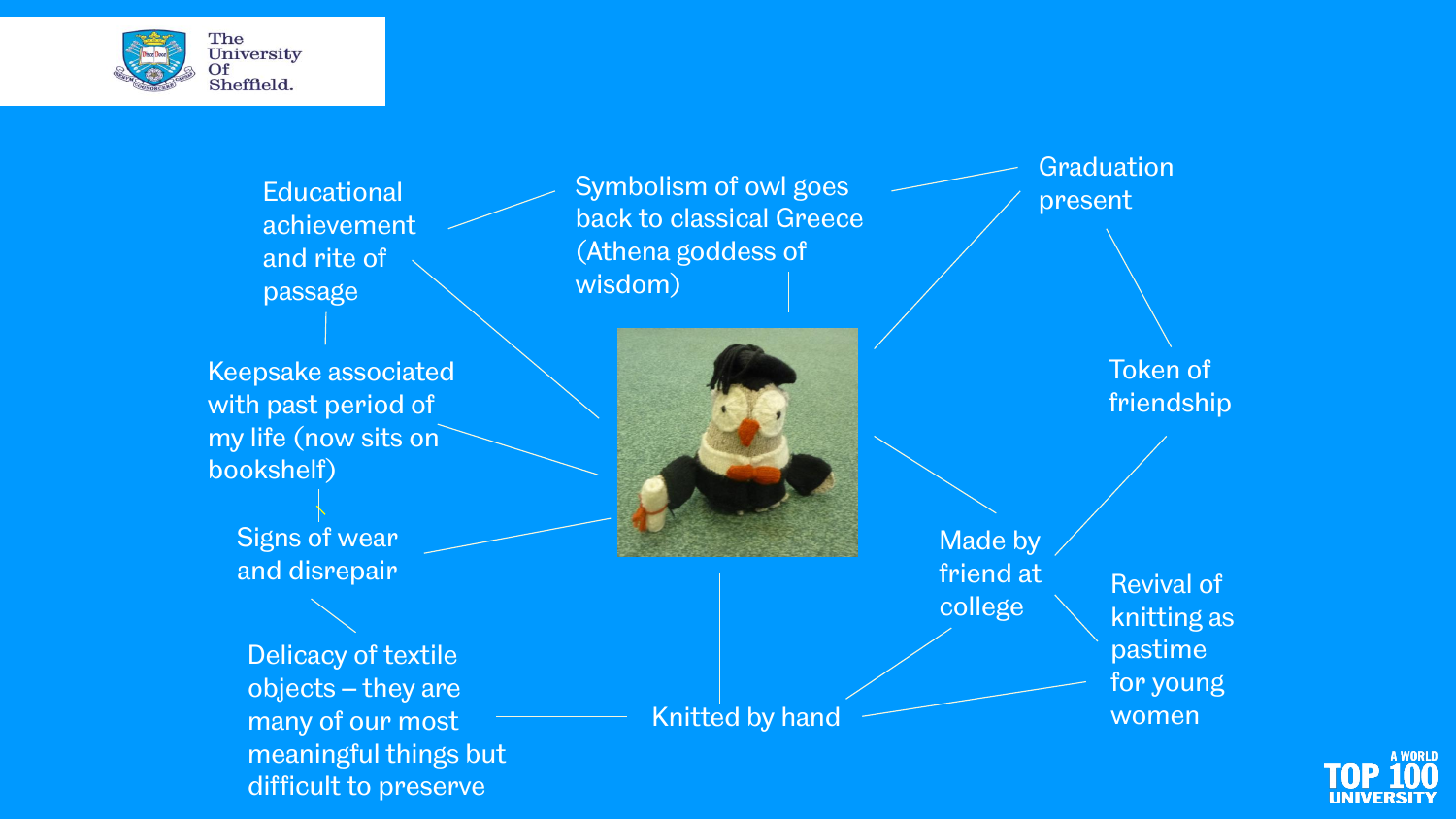

## Humans and objects



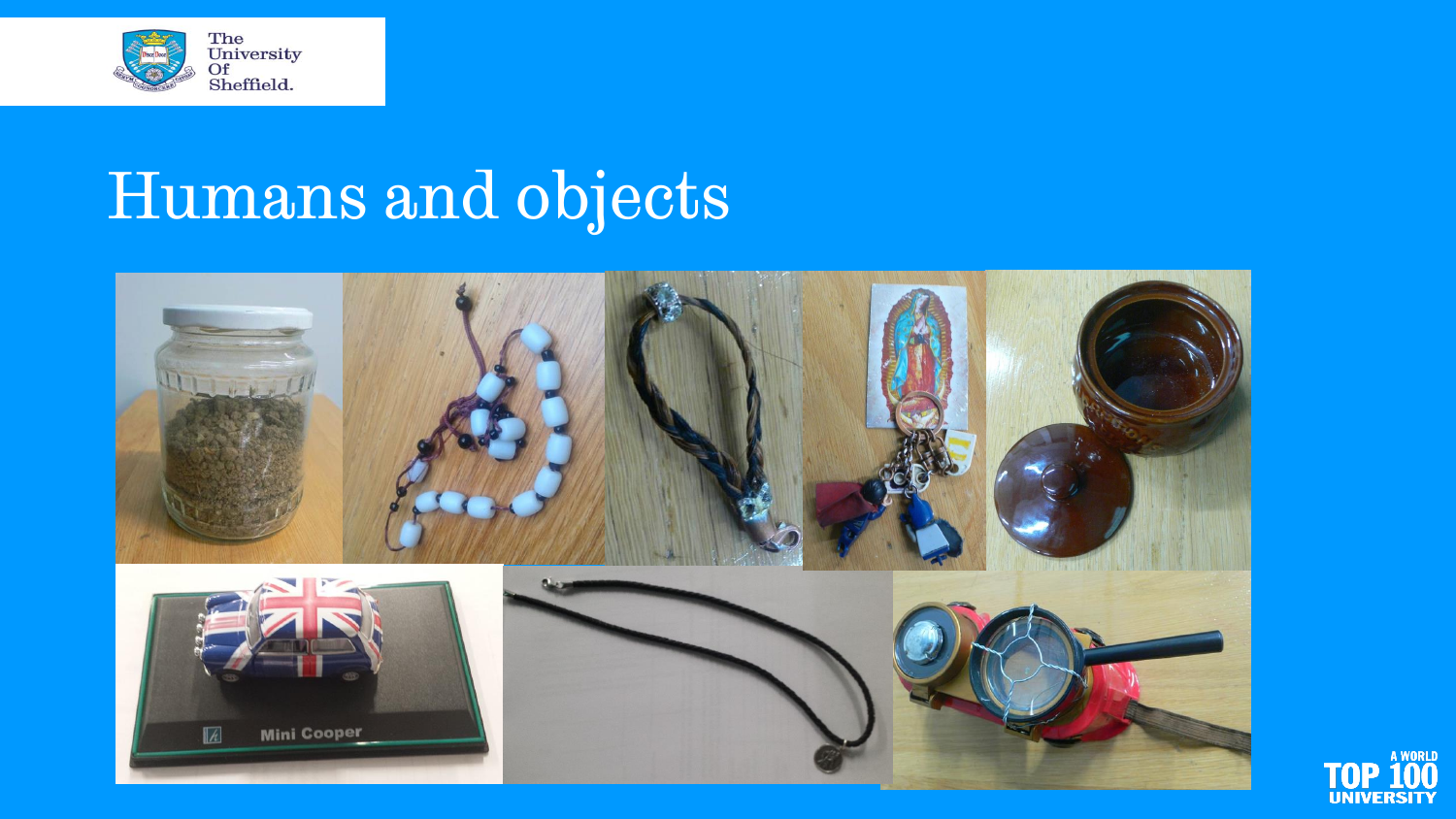

## Childhood objects



The Lion, the Witch and the Wardrobe